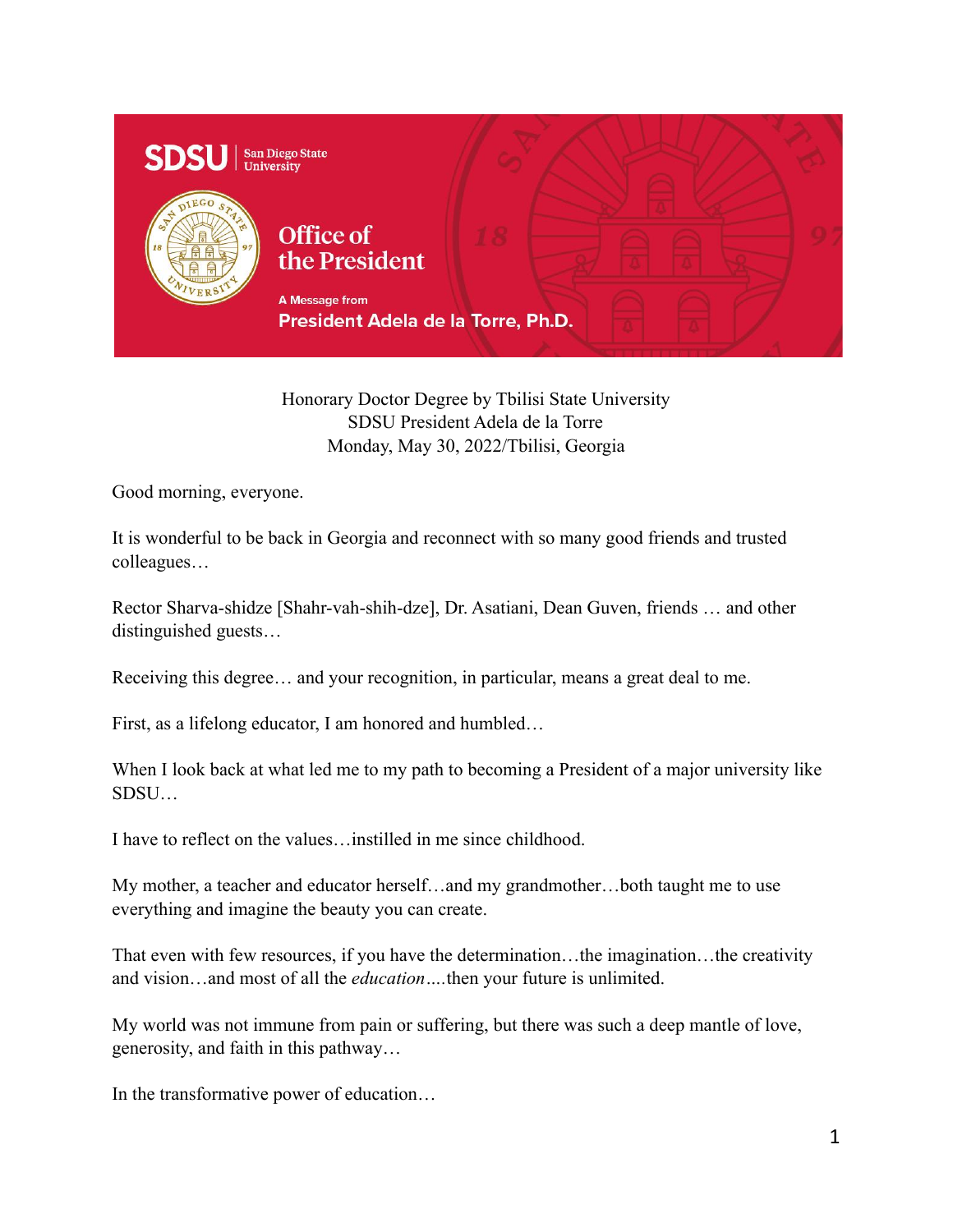that it allowed me to believe in myself and my capacity for a different future.

It is why I chose to teach at…and later become a leader in higher education and eventually become a president of…a public university.

It is through public universities that… providing access is paramount. But so is excellence. Nowhere else is this balance reached like it is at public research universities.

Like San Diego State University. Like Tbilisi State University.

We are both the oldest universities in our regions, both more than a century old.

We are both defined by who we serve and our belief in the transformative power of an education…

Of the highest possible quality…and also by our global collaborative view.

Tbilisi State University has granted honorary degrees to prime ministers, presidents of nations, leading scientists, educators, trailblazers, and others helping to make the WORLD a better place.

Not just Georgia. Not just Tbilisi. But innovators and leaders who looked at education as an unrivaled tool for *global* betterment.

Which, in my view, is exactly the calling card of all great institutions of higher learning.

And so ....I am honored to receive this recognition not because of anything I may have done... but because receiving this degree speaks volumes about the strength of our partnership.

And the strength….and truth…of our shared mission. Today underscores the mutual trust we have been building since I became President of San Diego State University four years ago… when I became involved in this wonderful partnership.

I am also happy to tell you that this year marks the  $4<sup>th</sup>$  time I have been able to travel to this proud nation ….

To participate in both convocation and commencement ceremonies for the outstanding graduates of SDSU Georgia.

I still remember when I arrived with anticipation for my first time in Georgia in the Fall of 2018 as a new President…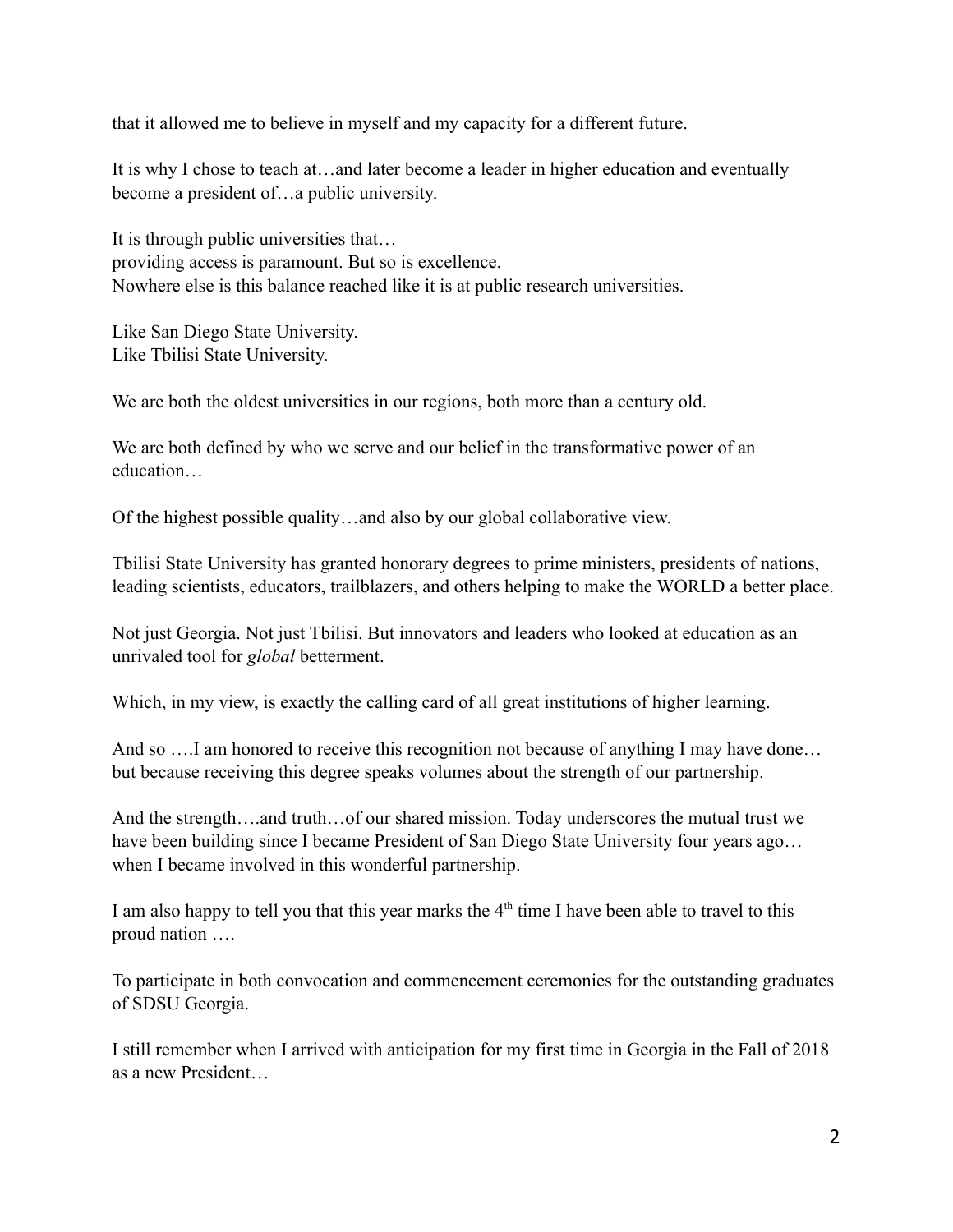Learning about a project in which my knowledge was limited…

But where the leadership of our Georgian partners and Millennium Challenge Corporation (MCC) allowed me to see the vision for this important project.

The first of its kind by the MCC…

… with the expectation that we would show the world that we could accelerate STEM education through a different model of transformative learning with joint faculty partnerships—

Where the transfer of skills and physical capital would occur with our sister Georgian institutions …

Which would create long term sustainability and growth of STEM education in key Georgian institutions of Higher Education Including:

Tbilisi State University, Ilia State University and Georgian Technical University in 6 core areas- Chemistry/Biochemistry, Computer Science, Computer Engineering, Civil Engineering, Construction Engineering, and Electrical Engineering,

What is remarkable to me is as we approach the end of this year, we are clearly on track to meeting this goal …

Not only in the transfer of knowledge, but in the preparation and success of these great institutions meeting the highest standards of professional accreditation in their STEM degree programs, which include ABET (Accreditation Board for Engineering and Technology) and ACS (American Chemical Society).

In line with this vision of sustainability, there was also the goal to produce the next generation of STEM leaders with SDSU…

Through this joint educational venture, the best and the brightest students in Georgia would have the opportunity to transform their lives through the best STEM educational programs we could offer…

And this goal too was easily met through the great teamwork of our Georgian staff who reached out throughout the country…

To introduce the importance of STEM education to students in the Georgian High schools…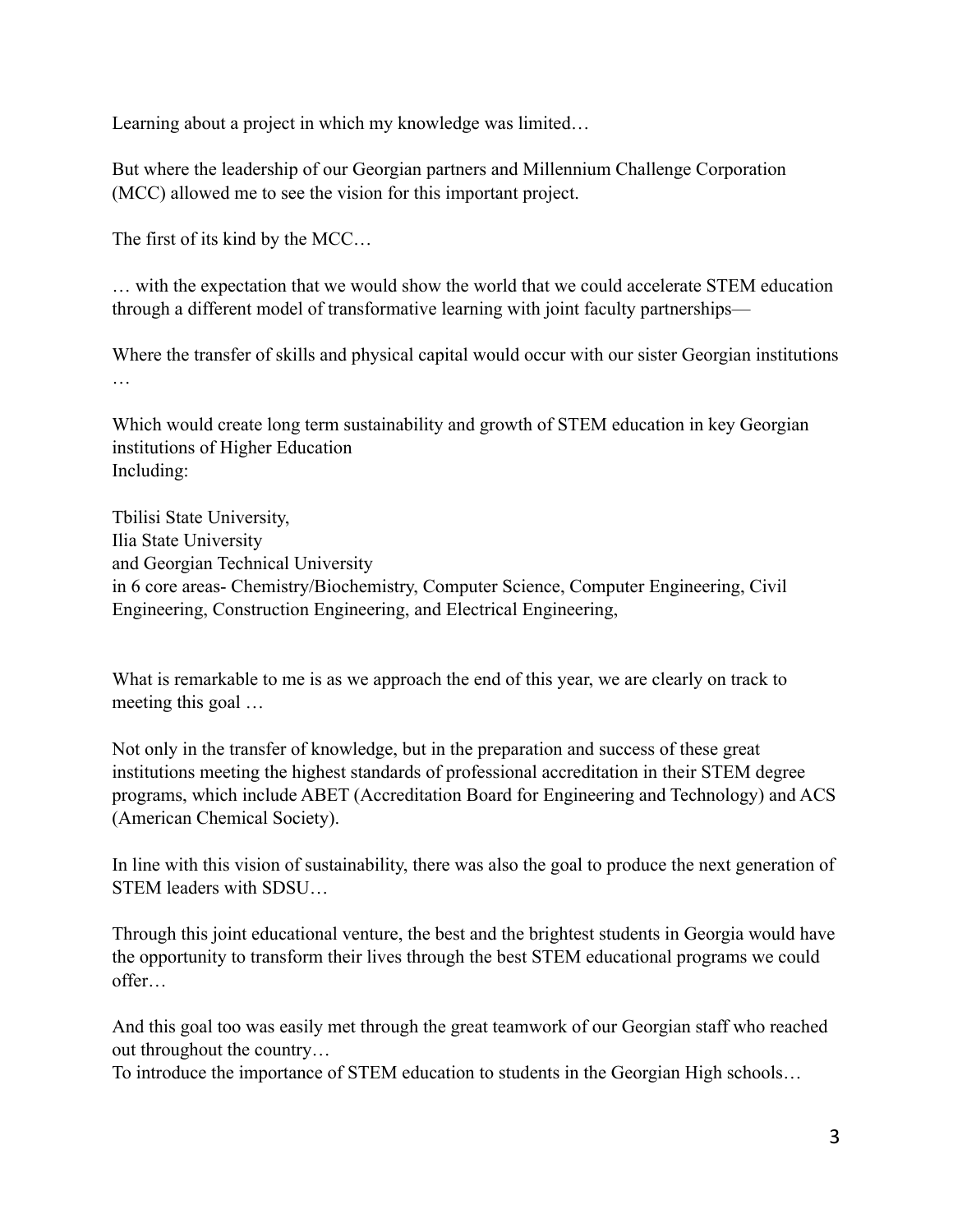The unique opportunity for these joint degrees with SDSU was at first viewed with uncertainty, but soon after became viewed as a prized opportunity for Georgian students across the country. …

What is critical to understand is that this collaborative grassroots approach transformed the perspective of Georgian students and their families toward the value and importance of a STEM degree. This is especially true and noteworthy for the young women of Georgia, who had not been allowed many opportunities like this, before SDSU.

Since 2015, we have graduated more than 400 students from our SDSU Georgia programs. More importantly, this year's graduating class of 160 students will be 45% women---- a remarkable accomplishment not only for Georgia, but also, a remarkable feat for any nation in the world where gender equity in STEM education is too rarely achieved, nor often lauded.

Together with our Georgian higher education partners, we are educating the next generation of scientific innovators, technology leaders, entrepreneurs, and engineers.

One of these incredible graduates – Nino Kacharava [Neeh-noh Kah-tchah-rah-vah] will be speaking at the Commencement Ceremony tomorrow. She is the personification of this SDSU Georgia project, countering the stereotype of women in Engineering, by following her passion to become a Civil Engineer…

Nino has managed to seize every opportunity, given to her by SDSU…

By engaging in campus activities…

Serving as a Vice President of the Associated Students Board…

And finally, securing a prestigious fellowship for a Ph.D. degree in Civil and Environmental Engineering at Cornell University.

Nino and hundreds more like her will continue putting their SDSU Degrees, earned in Georgia, to good use…

to not only make a mark in their own STEM careers…

transforming their own lives and that of their families…

but also serving as global ambassadors.

They are experts not just in their fields of study, but in HOW they were taught.

They can speak…firsthand…to the democratic principles of the Georgian people.

About having a voice with value and weight…and USING that voice to shape their country's future.

They can speak for the power of partnership and collaboration…the coming together of many voices…not the silencing of many to the will of one.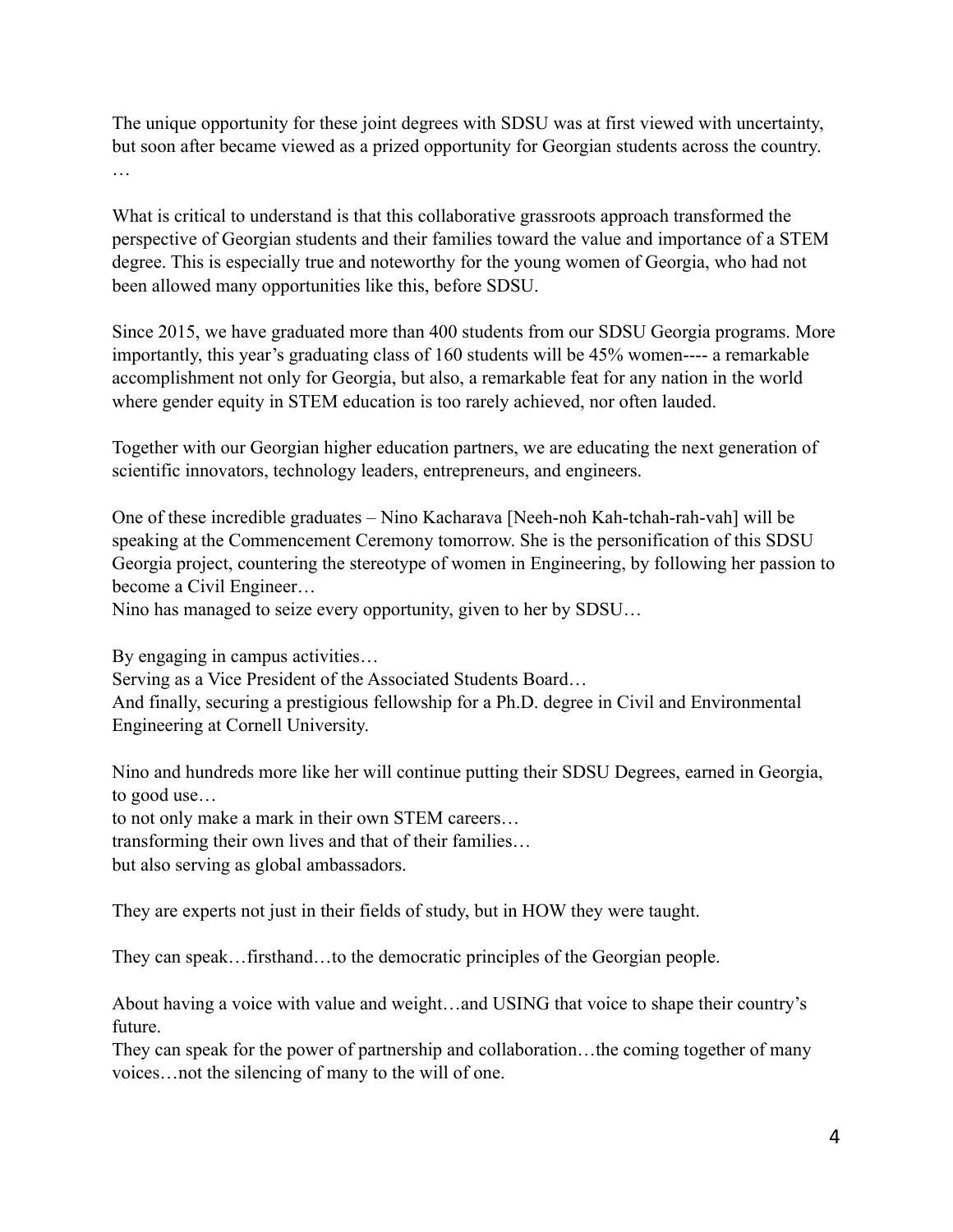Like Nino Maka-sara-shvili [Neeh-noh Mah-kah-sah-rah-shvee-leeh], another graduate of SDSU Georgia, who has raised her voice in favor of equal opportunity before…

Who has revived the Empower Women Club at SDSU Georgia…

To encourage girls, passionate about science and engineering… To become a role model for them…

By reaching high school students all around Georgia…

By speaking at STEM events and conferences about what it means to be a woman in STEM…

To quote her: "if we, women in STEM, can inspire at least one woman to follow her passion and become a scientist or engineer, we will go there".

Nino will continue her studies in the graduate program in Chemistry at SDSU Main Campus next year. After that, she will come back to Georgia to continue inspiring women and to create a better future for the generations after her.

These alums of the SDSU Georgia Program are a testament to the powerful impact of this collaborative model…

And nowhere else is this type of practice more present than in public higher education. It is here where the transformation of leadership is truly most profound… Not in business…not in government.

Frankly, not even in K-12.

Too often these sectors are still embedded with hierarchies… or hobbled by restrictions that limit critical discourse and ideas.

But in higher education…while still not perfect…there is a pride in shared governance.

That expertise and collaboration… above all else are to be prized, if it allows for the advancement of knowledge and the sharing of that knowledge.

When you are at the cutting edge...there are no known right answers.

What we value is the pursuit of knowledge. More often the debate.

More minds all pushing for better answers, no matter your title or family history or background.

We look to model that ideal every day.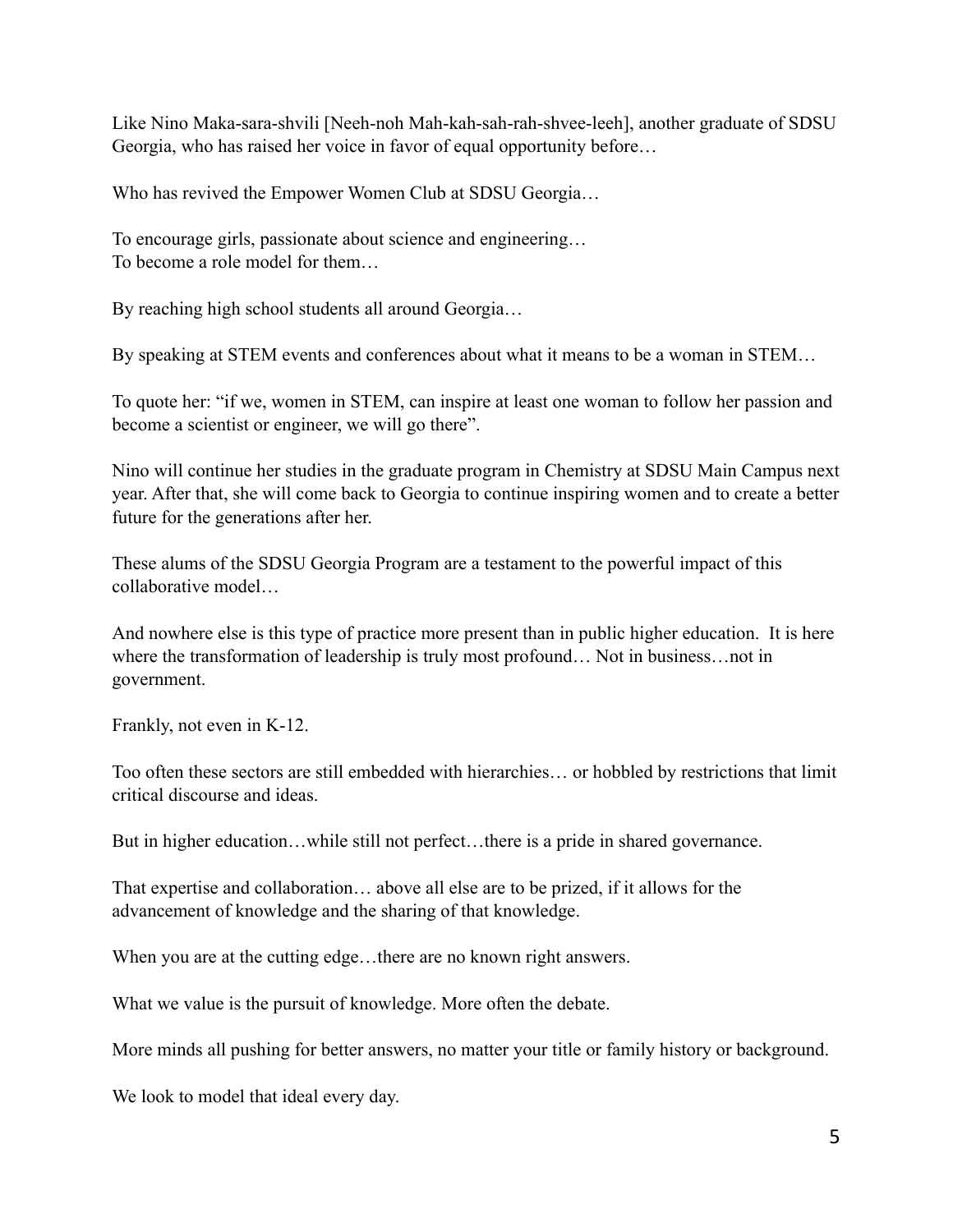And we look to teach it to our students, so they know that asking the *Why* is as important, or even more important than the answer.

To seek to improve, and to speak. To partner… collaborate… share… and be at the table.

I am an economist. In many respects, we often can be blinded by measures of economic growth, productivity and wealth when we define standards of living….

But in reality… what is even more critical are those measures that combine these economic measures with social equity measures of success for a society and a country…

You can have a democratic economic development model, or you can have an autocratic economic development model.

You can have a society that is identified by its concentration of wealth in the hands of a few, or a distribution of wealth in a more egalitarian fashion…

Capitalism can, frankly, flourish under both situations.

But when it is operating under the former…when it is allowed to run away with itself…influenced by as few voices as possible…or as few industries as possible…it will never enrich the people whom it is meant to serve. It might enrich the country. But it will not enrich the people.

This is not a guaranteed problem of capitalism. But it is a risk. However, when industry and government are forged with a deep commitment to education—particularly PUBLIC, accessible education…and public, accessible HIGHER education …

You are investing in generations of people who now have a voice. Who have the ability and desire to be at the table.

Who will begin to pose these thorny questions of social equity, social justice and equitable distribution…

These students are not so willing to give up on challenging the status quo and re-imagining a better future ...

It is in this critical synergy of institutions and systems that a more democratic economic development model can flourish and thrive … … and where a people and a country can BOTH thrive.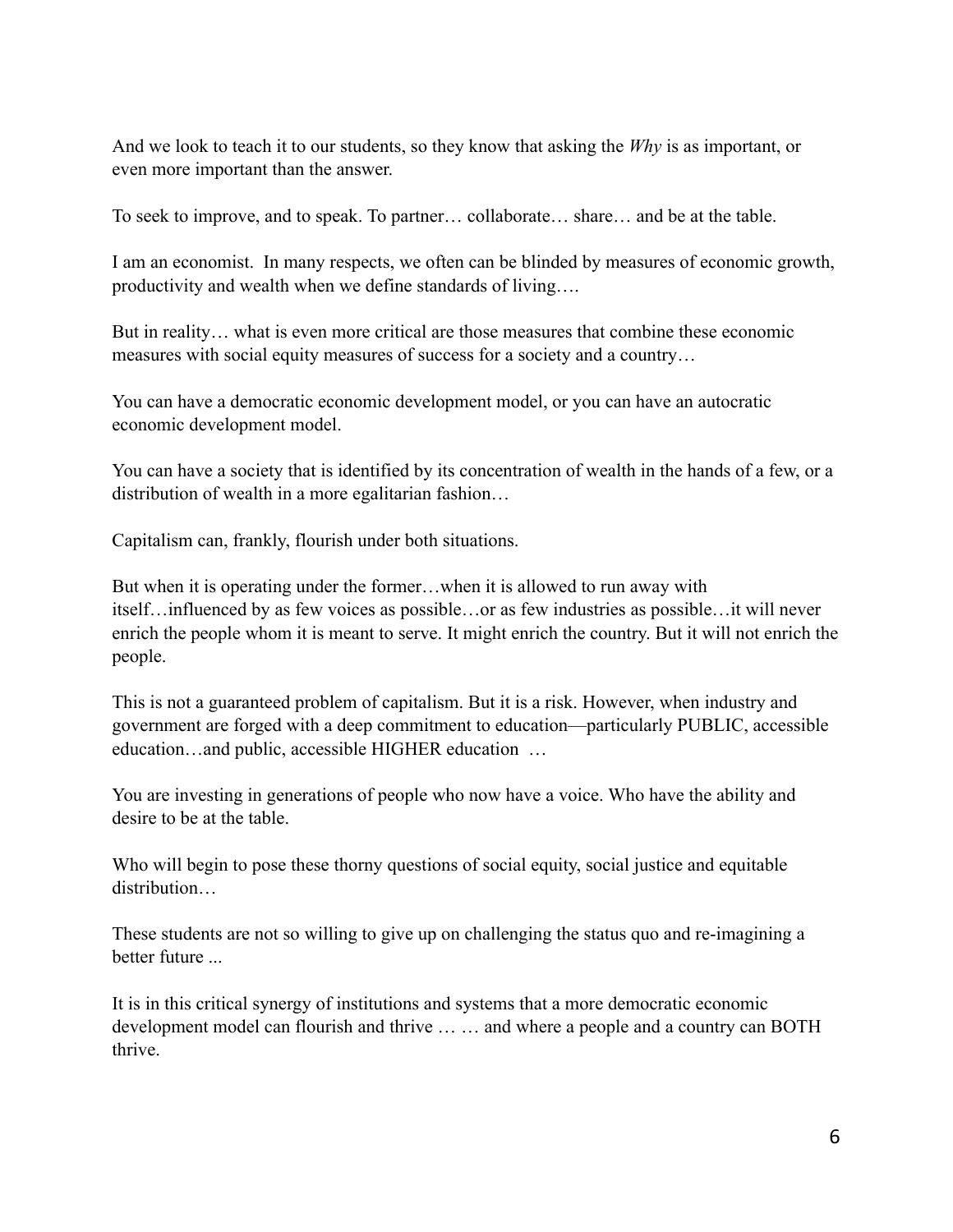I look at what I have learned about the history of Georgia. It is a country that has endured so much and yet has continued to thrive. It has so much to offer its people and the world. From the time of your legendary Queen Tamar to right now, the Georgian people have been strong, resilient, and committed to determining their own destiny.

What is remarkable to me is that as compared to the young United States, Georgia has the impressive legacy of establishing a comprehensive and sophisticated educational system well before most nation-states.

Indeed, as early as the  $4<sup>th</sup>$  Century, Georgia developed a network of church-based schools throughout the country. And by the  $11<sup>th</sup>$  century established its first universities. Thus, the fortitude and commitment to public education in Georgia are remarkable.

It is through Georgia's deep commitment to education that as President of SDSU, I am also deeply committed to expanding these opportunities even further through our collaboration.

Universities like TSU, moreover, have a global vision that further accelerates the possibility of global partnerships...

And, SDSU certainly shares this vision and aspires to continue this partnership with you…

And collaboration is central to that commitment.

As all of you know, we gather here today at another perilous moment in history. The pandemic and the terrible events and continuing carnage in Ukraine have tested our faith and resolve.

Civil civic discourse has almost become an endangered species in America and around the world.

The Russian invasion of Ukraine is the ultimate personification of that – where differences might once have been solved by talking, negotiating, and showing some form of mutual respect and empathy for each side. But not today.

This is our current state of affairs. We see it in every corner of the globe, and it has become a pathology in the United States as well.

No one has any simple answers or quick fixes to get us all back on the right track.

Instead, it seems to become which leader—which single voice—would we rather hear and believe?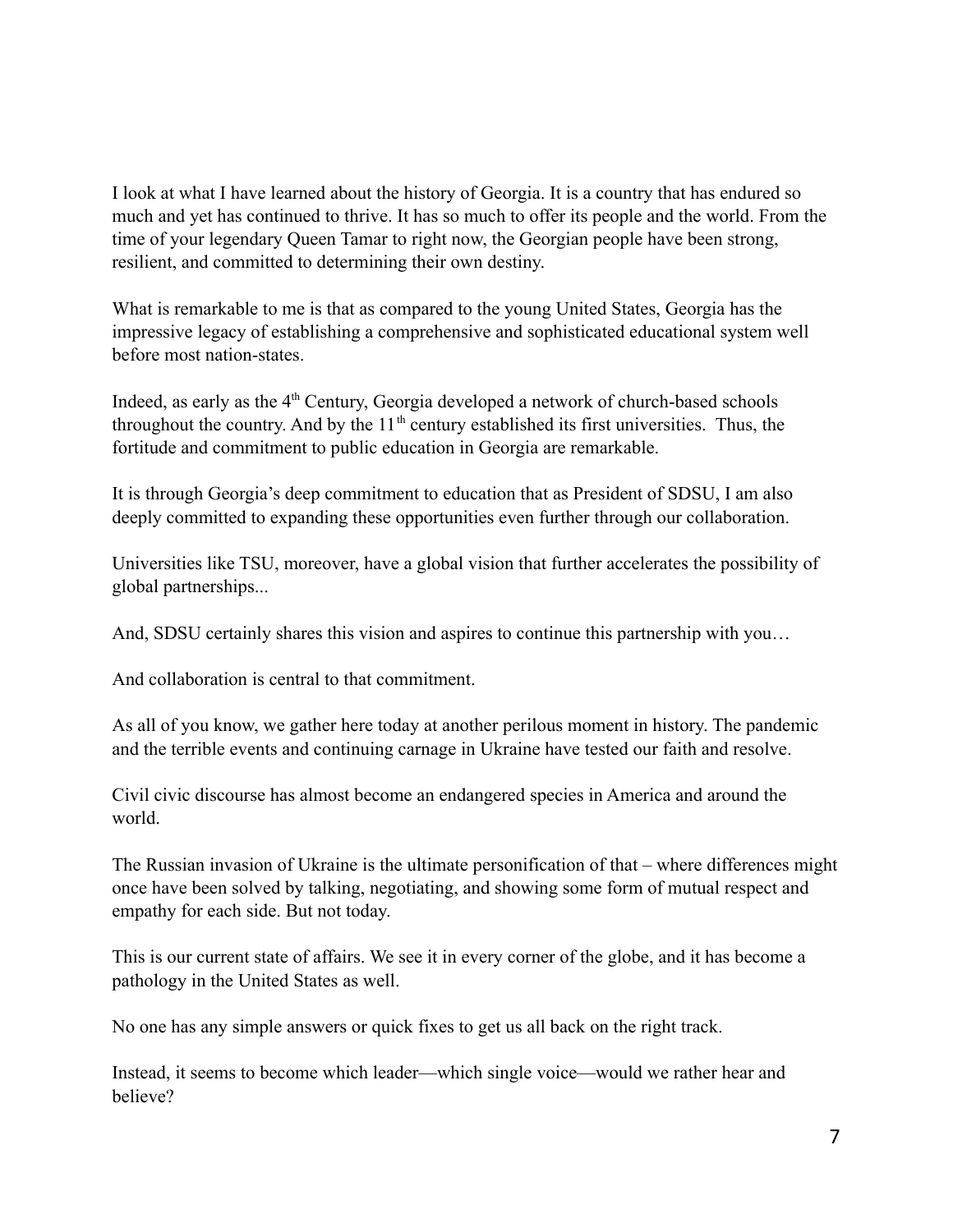We may be able to identify the problem... but as of yet have not found the solution... and this is where to my mind universities can provide a central role…

With academic freedom and free speech,...,where students learn to think critically, and where faculty encourage students in a robust but respectful debate – this is the best hope for developing the kind of solutions to vexing social problems...

We also can create the type of inclusive, and equitable society we aspire for ourselves, for our children and for our countries. Yet this will require us all to give more people the tools to engage in this debate…not fewer. Access to more not less public higher education, of all peoples…of all backgrounds. This is the promise and success of the partnership we have developed together with SDSU Georgia…

And this is only the beginning… we can do much more..

Together we can model the impact of educational democracy and diplomacy as an under-appreciated but high-impact strategy to deepen state alliances and improve people's lives.

This year marks three decades of diplomatic relations between the United States and Georgia. Through this long friendship, the United States and Georgia have…together…strengthened democracy and addressed economic challenges.

San Diego State University's programs in Georgia, implemented through the Millennium Challenge Compact grant and with the help of the Georgian government, are a prime example of the expansion of this unique partnership between Georgia and the United States.

Today, we are witness to the success of educational democracy and diplomacy in Georgia as a model for the future.

Indeed, tomorrow we will witness the grand vision for global betterment…with a major celebration for 160 Georgian families celebrating the success of their children.

Our newly minted STEM professionals…scientists and engineers…will graduate and join the workforce in this country. In their co-curricular activities, they have engaged in student government and created new associations such as Empower Women to enhance shared governance and address social equity issues in Georgia.

With SDSU degrees, they are equipped with contemporary skills, strong voices, and ready to contribute to the future of their homeland and world.

Already, our alums are mentoring young students to explore STEM and to overlook challenges by providing them with pathways for success. Because they are engaged in civic life at a local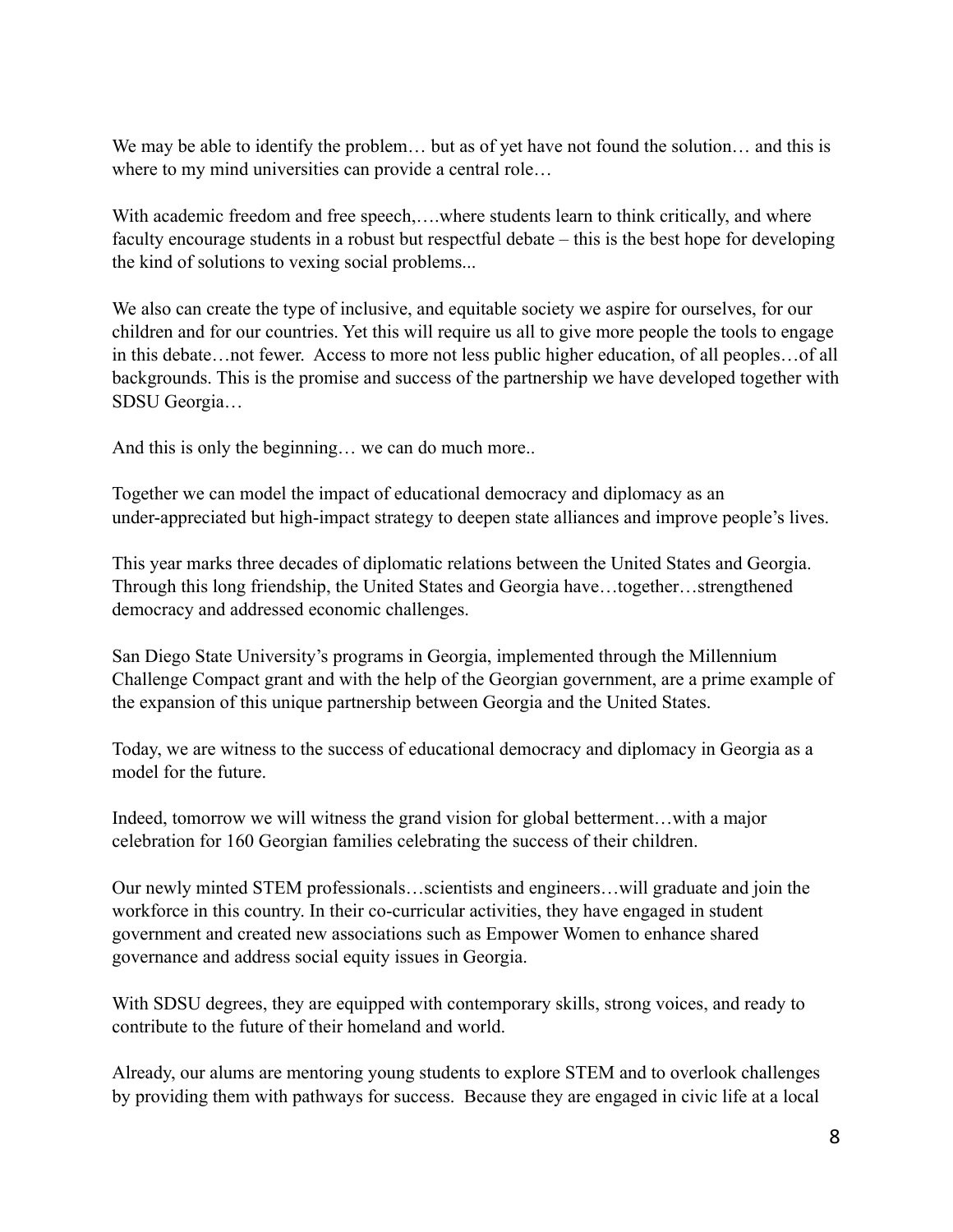level, they are preparing themselves for their future leadership roles in industry, education, and government in Georgia.

SDSU is on track to graduate more than 500 local students in Georgia by 2023, and they will continue contributing to the bright future of the country, putting our highest international standards of education to good use.

Our partnership is a model for showing what can happen when countries and institutions put students and society at large at the forefront. It is a model of the importance of building something collaboratively, finding a middle ground, with mutual respect, to accelerate the pathways for higher education to the best and brightest students in Georgia… Without consideration of class, ethnic identity or gender.

This is indeed a remarkable achievement.

I have no doubt that together, we can change lives and can change the trajectories of nations.

These students are vitally important for the future of Georgia, just as they are vitally important for the United States.

Their transformation through our educational partnership provides hope and a future for this great nation and the world.

Public universities are the ideal platform to debate and interrogate the big issues of the day. From safe water and clean air to climate change, immigration and on and on.

My own strongly held belief is that without social equity and the right approach to economic development, civic engagement, and democracy, you cannot have a true society… Where people are free to realize their potential.

The road may be long and it may be difficult, but through educational democracy and diplomacy, we can educate more young people through partnerships like the one built on trust between San Diego State and our Georgian partners.

The famous U.S. civil rights leader, Dr. Martin Luther King, Jr. stated, that "the arc of the moral universe is long, but it bends toward justice."

I believe that this statement is as true today as it was more than 50 years ago.

As we continue to build on our educational partnership, let's keep in mind Dr. King's prescient words… that we must always bend toward the direction of justice, democracy, and opportunity for all. For this will be our greatest legacy for generations to come.